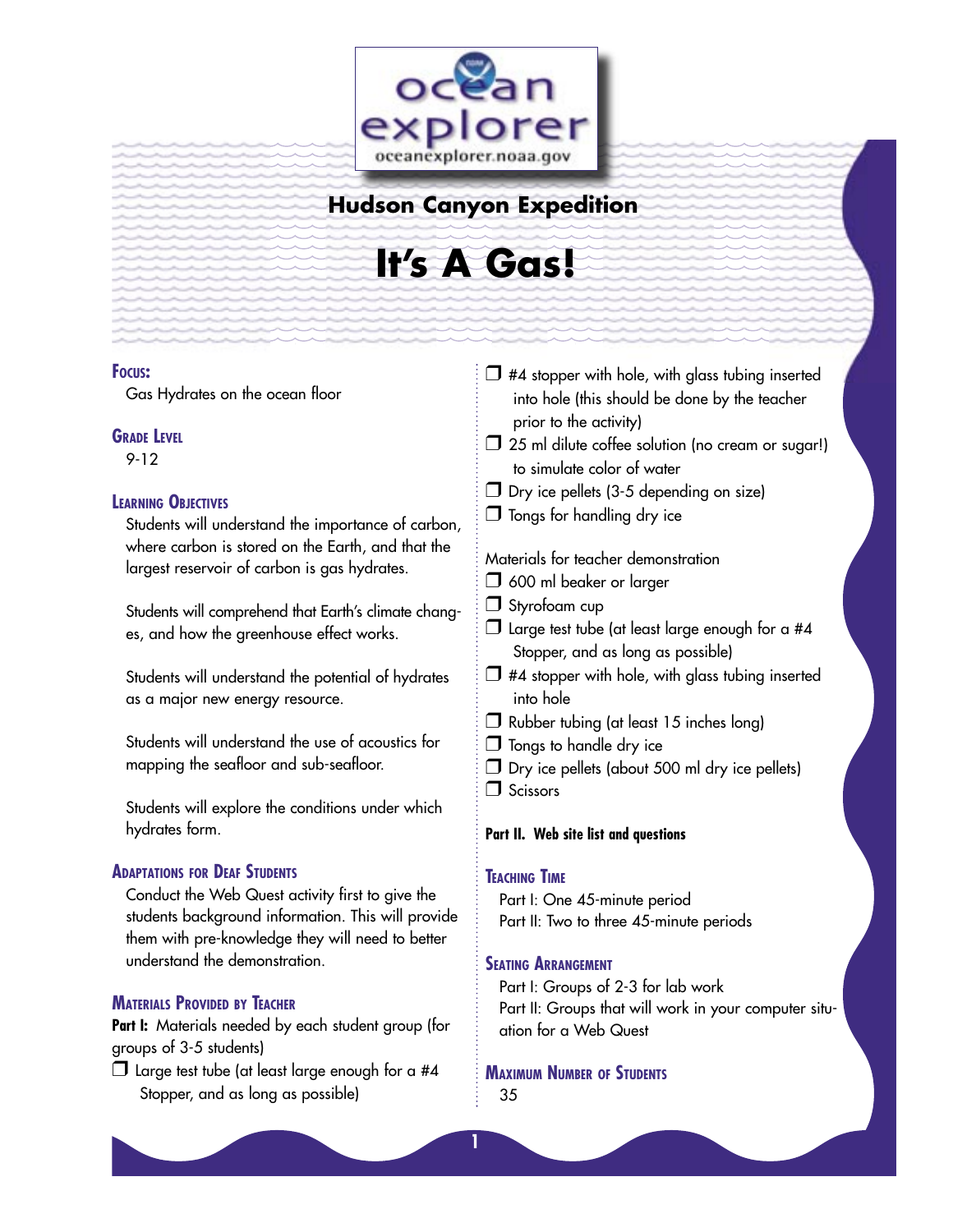#### **KEY WORDS**

**Hydrate** Hydrocarbons **Methane** Chemosynthesis Cold seeps Sublimation

#### **BACKGROUND INFORMATION**

 (For the teacher; students will be searching for some of this information in Part II in the Web-Quest) Gas hydrate is an ice-like substance that forms in deep sea sediments when gas molecules, primarily methane, and other hydrocarbon gases such as propane, are trapped in a lattice of water molecules. The resulting solid is stable at temperatures above 0°C when pressure exceeds 1 atmosphere (33 feet of seawater). Gas hydrate reserves found along ocean margins are estimated to exceed presently-known petroleum reserves by approximately a factor of three. There is at least twice as much carbon locked up in hydrates than all other fossil fuels on the Earth. Japan, Korea, Norway, India and Canada are now developing the technologies needed to mine methane from hydrates.

Hydrates are known to substantially influence ocean carbon cycling, global warming, and coastal sediment stability. Localized meltdowns have been implicated in significant events of massive slope failure and are considered a geohazard by oil and gas production companies (Bagirov and Lerche, 1997). Massive hydrate dissolution events have been implicated as the cause of past greenhouse gas emissions that resulted in major climate swings evident in the geologic record (Dickens et al., 1997). Vast hydrate deposits exist below 1,000 meters depth all along the U.S. east coast.

Gas hydrate beds constantly leak gases up through the seafloor into the water, forming cold seeps on the ocean floor. Hydrocarbon seepage is common on continental margins around the world. Chemosynthetic communities similar to those found

at hydrothermal vents inhabit cold seeps and use hydrocarbons or hydrogen sulfide for carbon and energy. Seep tubeworms, mussels, and clams form 2-meter high bushes and kilometer-sized beds. Most seeps are also characterized by high microbial productivity.

Endemic seep fauna vary in species composition and abundance, depending on the type and amount of seepage. Some species live exclusively with a particular form of hydrocarbon; such as the hydrate iceworms discovered during a 1997 submersible cruise (Desbruyeres and Toulmond, 1998). Others are common to a range of seepage, for example, Beggiatoa bacteria. Seep communities are ecologically important as sources of food and refuge for a vast array of background slope species, and economically important as they mark underlying oil and gas sources and potential reserves.

In an era when oil companies are pushing deeper in search of new resources, understanding the dynamics and ecology of seep communities will enhance NOAA's role as a steward of ocean environments. To date, the only U.S. cold seep communities to be explored and studied have been in the Pacific and Gulf of Mexico, although extensive hydrate beds and associated cold seeps exist off the U.S. east coast.

Our knowledge of where hydrates are located in the ocean is limited. Estimates are based primarily on seismic profiling done by oil companies to find new reserves. In the 1980s, geologists noted a line on many acoustic records below the seafloor, called a bottom-simulating reflector (BSR). Based on a few deep-sea cores, the line has been hypothesized to be the base of the hydrate beds. Many more samples and cores must be taken to verify this potentially massive store of carbon.

Off the southeastern United States, a small area (only 3,000 square kilometers) beneath the Blake Ridge, formed by rapidly-deposited sediments, appears to contain a volume of methane in hydrate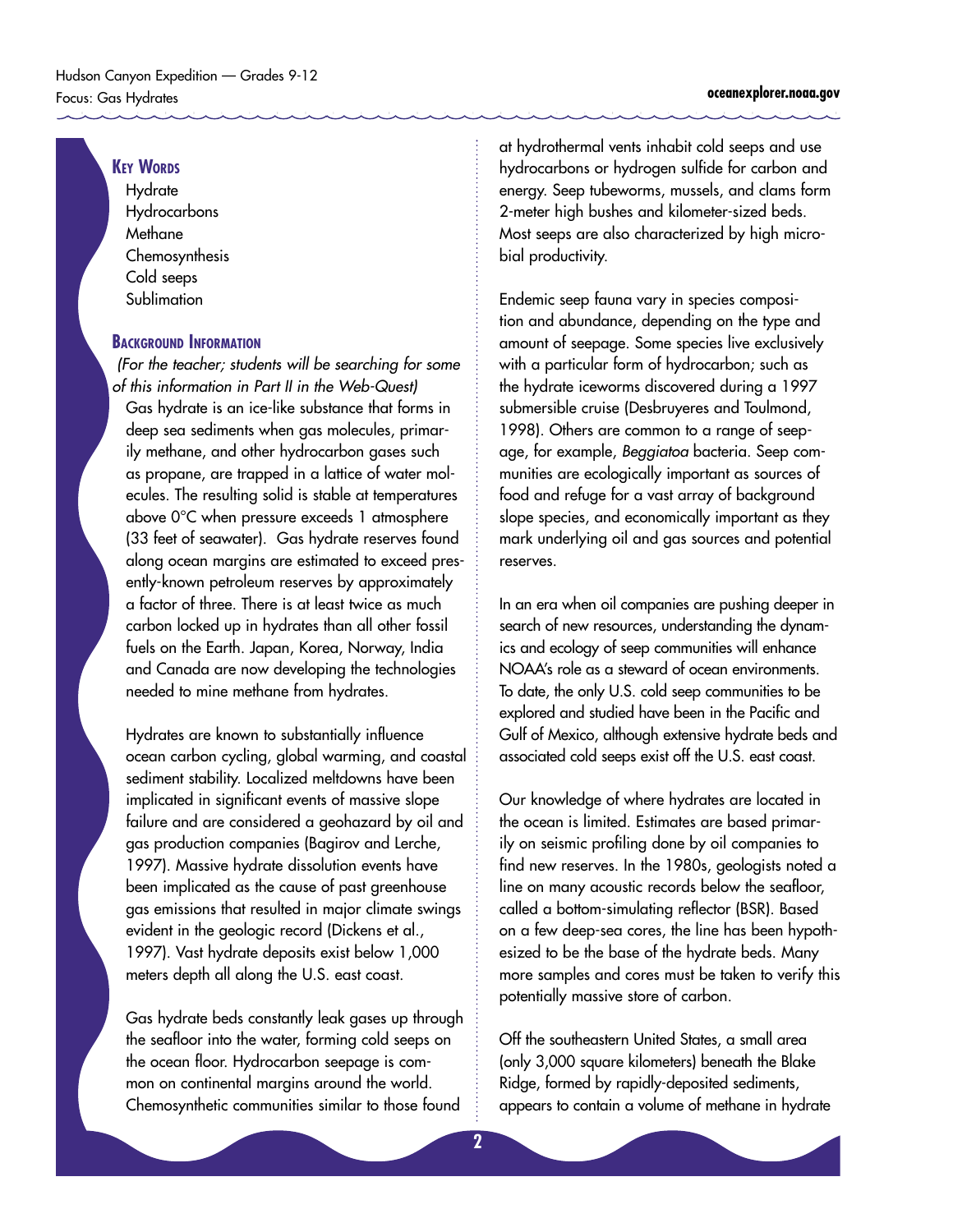that is equivalent to approximately 30 times the U.S. annual consumption of gas (Dillon, 1995). The bed was drilled during the Ocean Drilling Program Leg 164 in 1992. During site surveys with a photo sled, chemosynthetic mussel beds were discovered—the first cold seep community found along the U.S. east coast outside the Gulf of Mexico.

#### **LEARNING PROCEDURE**

#### **Part I: Simulation of gas hydrate formation.**

- **1. Teacher demonstration:** The teacher will set up a demonstration that will progress as the students perform their simulation. This demonstration is designed to cool water to freezing while trapping carbon dioxide bubbles within/below the ice. The experimental design is important to allow the ice to form at the top of the tube first instead of at the bottom. This will simulate the formation of a gas hydrate in the sediments just below the deep sea floor. The demonstration uses more water than the student activity and will take longer for the ice to form. It should be ready to observe when students are finishing their activity. To set up the demonstration, use the following instructions:
	- a. Cut a Styrofoam cup in half (as shown in Figure 1) and make a hole in the bottom that



is big enough for the test tube to fit through. Place this piece of cup "hole side up" in the bottom of the large beaker. This keeps the bottom of the test tube below the dry ice level.

- b. Pour 20 ml of water into one of the test tubes and place the test tube into the Styrofoam base. Fill the remainder of the beaker with dry ice pellets (Figure 2).
- c. Insert the loose end of the rubber into the test tube in the beaker so that the end is all the way at the bottom of the test tube. See Figure 2 for the entire set-up.
- d. Place a small piece of dry ice in the second test tube and cover it with water. Put the stop-

per into the test tube and attach the rubber tubing to the glass tubing in the test tube stopper.

e. After the student activity, or when the ice has formed at the top of the water in the test tube, discuss with the students how this simulates the trapping of methane within gas hydrates on the sea floor. As the ice melts, have students observe the release of  $CO<sub>2</sub>$  bubbles from the ice. This simulates the release of methane from melting hydrates.



- f. Safety note: When the water forms an ice cap in the test tube and the liquid water can no longer dissolve carbon dioxide, the carbon dioxide will begin to back up into the "gas generating" test tube. The stopper may actually pop out of the test tube at this time. Be sure to set up this demonstration in an area away from the student activity in case this happens.
- **2. Student Activity:** The students will perform a smaller version of the demonstration that will simulate formation of gas hydrates within the sea floor. SAFETY PRECAUTIONS: Students should never touch dry ice with their hands. Tongs should be used to transfer the dry ice to the test tubes. Students should wear safety goggles.
	- a. Using tongs, place several small pieces of dry ice into the bottom of the test tube. These pieces should almost fill the diameter of the test tube. They should take up about 1 inch of the height of the test tube. The number of pel-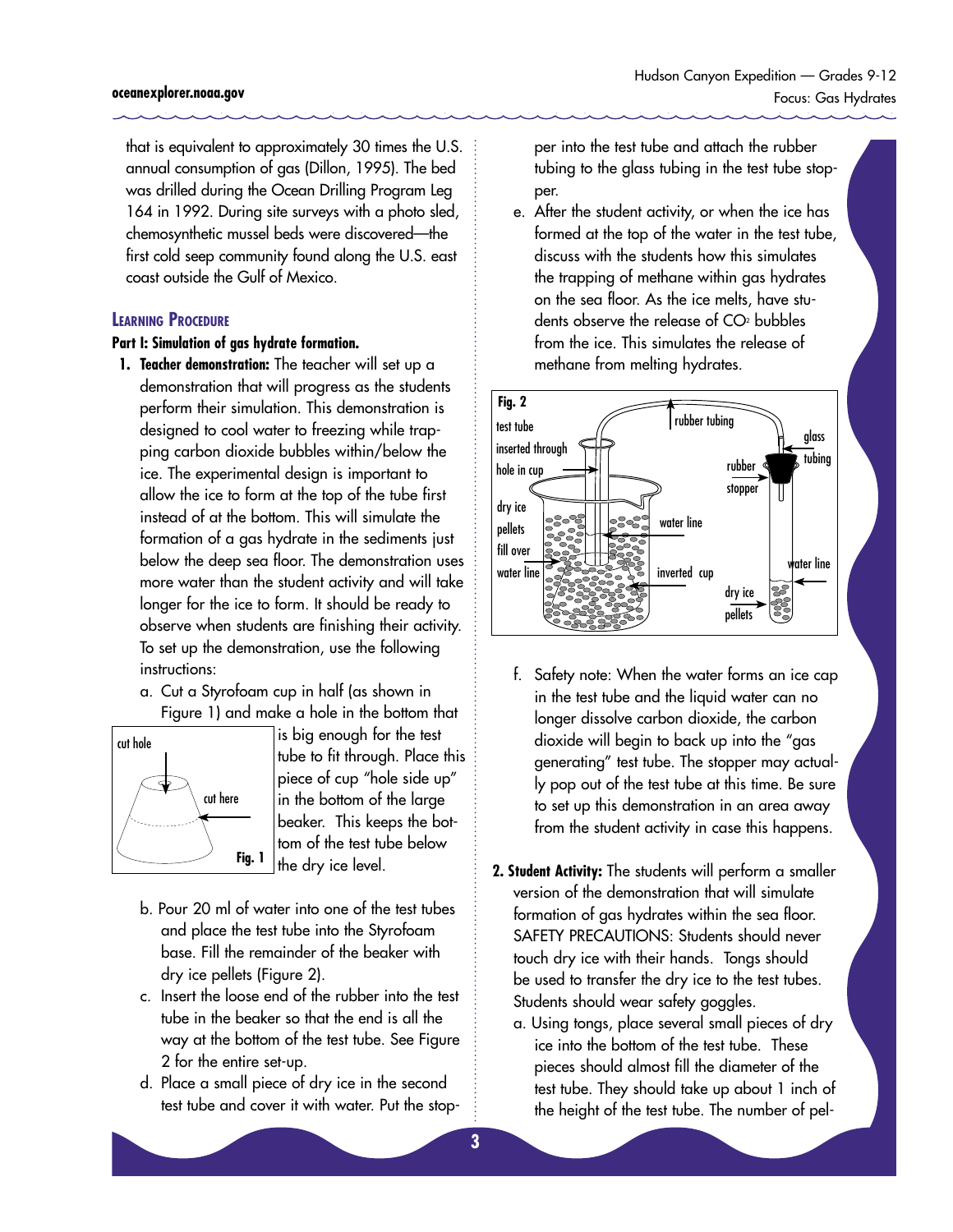lets needed will depend on the size of pellets obtained.

- b. Add enough dilute coffee to just completely cover the dry ice. Place the rubber stopper (with the glass tubing already inserted through it) into the stopper.
- c. If liquid begins to bubble up through the tubing, remove some of the water. If bubbling stops while dry ice is still present in the tube, add a small amount of additional water.
- d. Answer the questions on the student page.

#### **Part II: Web-Quest Research of Gas Hydrates and Related**

**Information.** This will link students to the Ocean Explorer web site (http://oceanexplorer.noaa.gov) for updated information about the discovery of gas hydrates and related seep communities.

- 1. Separate students into small groups for Internet research (depending on the size of the class and the number of available computers. Students could even be assigned specific questions to research and then report back to the whole group.)
- 2. Provide students with a copy of the web sites and the questions. The number at the end of the question refers to the site(s) with information to answer that question. (You may remove these numbers to make the search more interesting and challenging.)

#### **THE "ME" CONNECTION:**

Ask students to brainstorm ways in which petroleum and natural gas products affect their daily lives (cars, heat, gas grills, plastics…). Have students make a list of alternatives fuels for each of the items that they list.

#### **EVALUATION**

.

Ask students to write a paragraph based on what they have learned in this lesson and how their new knowledge might make a difference in their lives 10 years from now.

#### **EXTENSIONS**

- Ask students to investigate older technologies used in previous ocean exploration initiatives.
- Ask students to generate a list of reasons why new energy resources need to be utilized.
- Ask students to investigate career opportunities as ocean explorers, ocean scientists, and others whose careers support ocean science research and exploration. Visit www.marinecareers.net
- Perform a Boyle's Law Demonstration: Place a marshmallow bunny in a vacuum flask and use a hand pump to change the pressure within the flask. The chemistry teacher at your school should have this equipment if you do not. This demonstrates pressure/volume relationships (as pressure increases, volume decreases and visa versa) and illustrates compressed gas within the gas hydrates.Gas hydrates compressed within the sea floor expand tremendously when brought up to atmospheric pressures. For example, 1cubic cm of hydrate (within the sea floor) produces 158 cubic cm of methane at 1 atmosphere).
- Imploding Soda Can Demonstration: Take an empty soft drink can and place about 3 ml of tap water in the can. Heat the can on a hot plate until steam emerges from the opening. Quickly (using tongs) flip the can over into a bin with ice water. The can "implodes" with a loud noise. This demonstrates relationship between temperature, volume, and pressure of a gas.
- Using the following information, determine the amount of gas that could be squeezed into a scuba tank that is 8L (or 8000 cubic centimeters) if the gas was pressurized to the same degree as it is on the sea floor. Hydrates form at depths of about 400m. Pressure changes 1 atm for each 10 meters of depth. Research Boyle's Law and use the formula to determine the answer. (Answer: 240 L or 240,000 cubic centimeters)
- Visit the Ocean Explorer Web Site at <www.oceanexplorer.noaa.gov>

**THE BRIDGE CONNECTION** 

www.vims.edu/bridge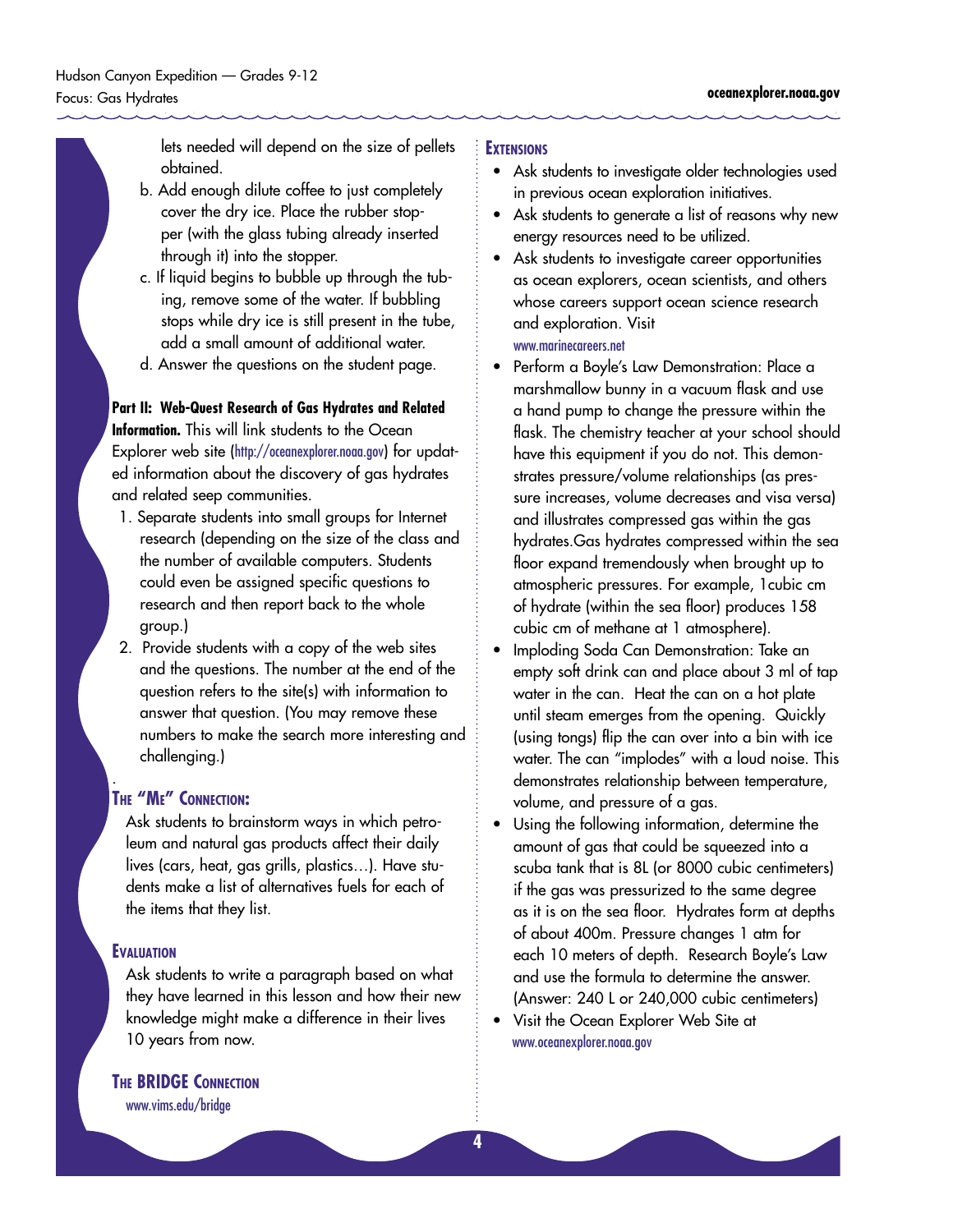#### **NATIONAL SCIENCE EDUCATION STANDARDS:**

#### **Content Standard A - Science as Inquiry**

• Abilities necessary to do scientific inquiry

#### **Content Standard B - Physical Science**

- Understand properties and changes of properties in matter
- Understand transfer of energy

#### **Content Standard C - Life Science**

- Populations and ecosystems
- Diversity and adaptations of organisms

#### **Content Standard D - Earth and Space Science**

- Understand structure of the Earth system
- Understand Earth's history

#### **Content Standard E - Science and Technology**

- Develop abilities of technical design
- Develop understandings about science and technology

#### **FOR MORE INFORMATION**

Paula Keener-Chavis, National Education Coordinator/Marine Biologist NOAA Office of Exploration Hollings Marine Laboratory 331 Fort Johnson Road, Charleston SC 29412 843.762.8818 843.762.8737 (fax) paula.keener-chavis@noaa.gov

#### **ACKNOWLEDGEMENTS**

This lesson plan was developed for the National Oceanic and Atmospheric Administration. If reproducing this lesson, please cite NOAA as the source, and provide the following URL: <http://oceanexplorer.noaa.gov>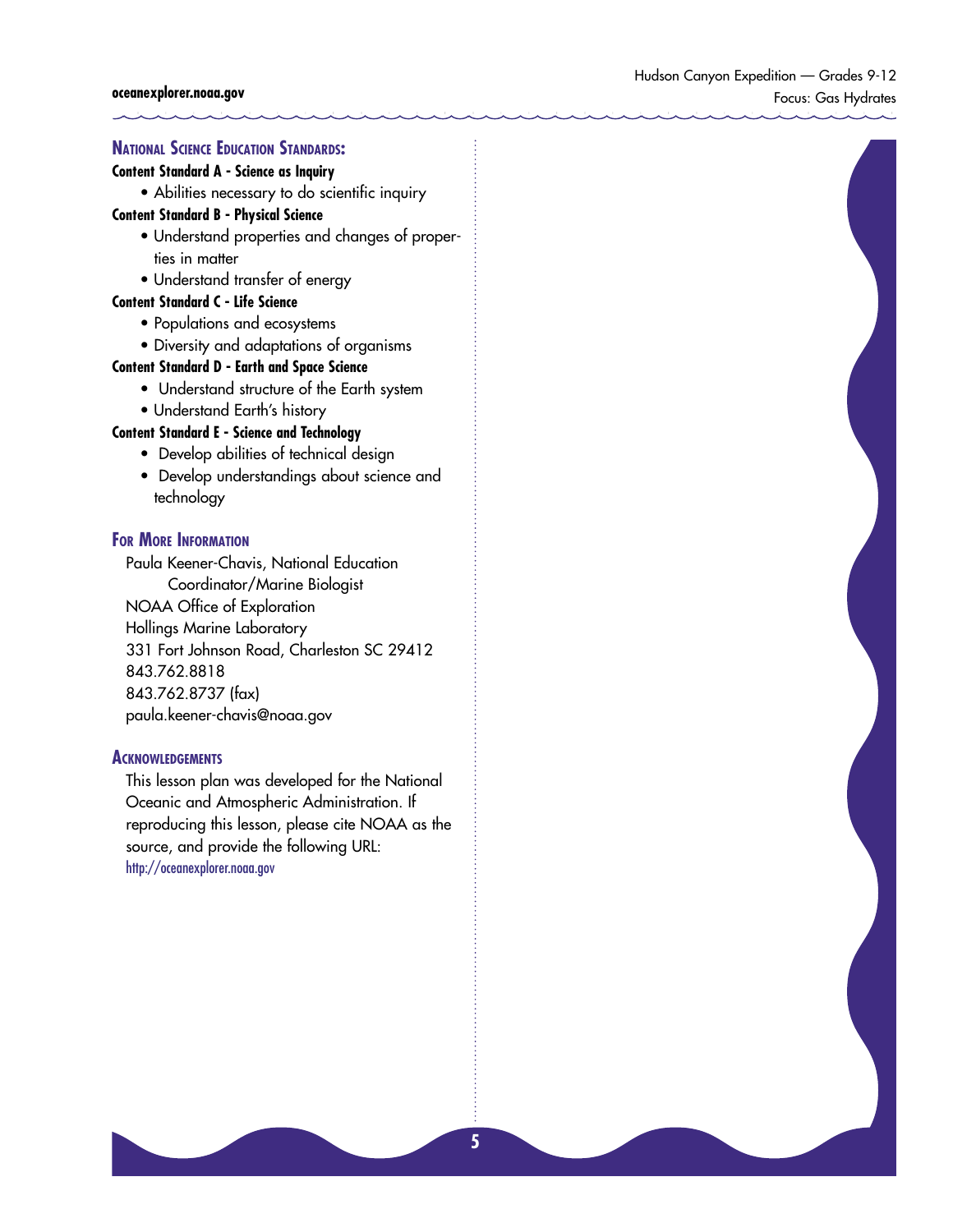### **Part I: Simulation of Gas Hydrate Formation**

You will perform a smaller version of the teacher demonstration that will simulate formation of gas hydrates within the sea floor.

### **Procedures:**

SAFETY PRECAUTIONS: Students should never touch dry ice with their hands. Tongs should be used to transfer the dry ice to the test tubes. Students should wear safety goggles.

- 1. Using tongs, place several small pieces of dry ice into the bottom of the test tube. These pieces should almost fill the diameter of the test tube. The pellets should take up about 1 inch of the height of the test tube. The number of pellets needed will depend on the size of pellets obtained.
- 2. Add enough dilute coffee to just completely cover the dry ice. Place the rubber stopper (with the glass tubing already inserted through it) into the stopper. Write your observations in the space provided in the question section below.
- 3. If liquid begins to bubble up through the tubing, remove some of the water. If bubbling stops while dry ice is still present in the tube, add a small amount of additional water.

### **Questions:**

1. What did you observe when the water was added to the dry ice in the test tube?

2. If you have never seen dry ice before, the smoke-like gas is carbon dioxide that is sublimating from the "ice." Define sublimation from your observations.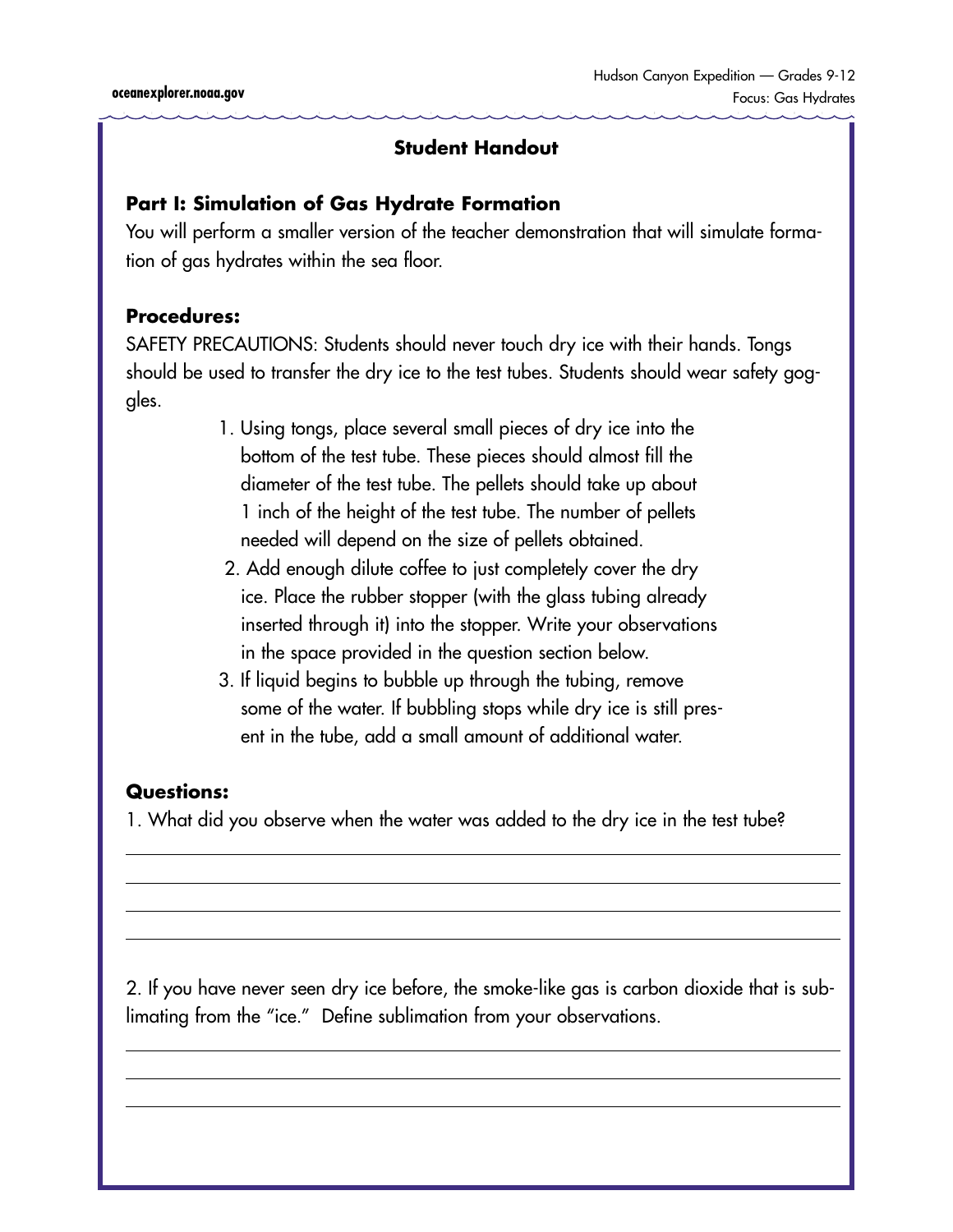3. As the water freezes within the test tube, some carbon dioxide bubbles should become trapped within or below the water ice. This simulates the formation of gas hydrates, an ice-like substance that forms when natural gas molecules are trapped in a cage of water molecules. Try to find areas with trapped  $CO<sup>2</sup>$  gas bubbles and describe them.

4. Describe the crystals of water that form as water freezes.

5. Continue to watch the test tube as the water ice begins to melt. What happens to the bubbles of carbon dioxide as the water melts?

6. In order for water to freeze it must loose heat energy. Where is the heat energy going when it leaves the water? What evidence do you have to support this?

7. Carbon dioxide (like methane) is not very soluble in water. What evidence do you see to support this?

8. Compare carbon dioxide's density to that of water. Support your answer.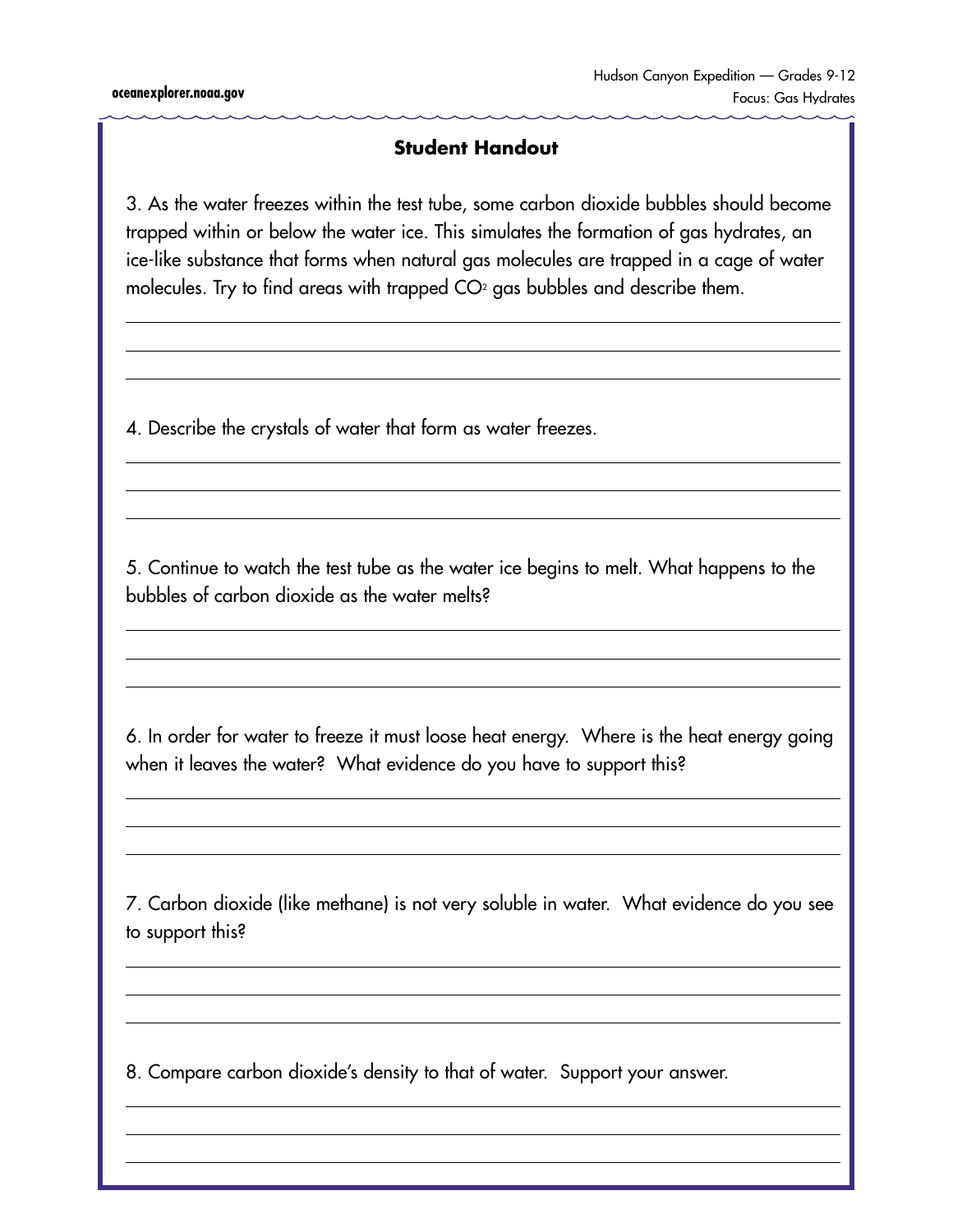9. Gas hydrates form on the sea floor where the pressure is much greater than it is at the surface. If you could increase the pressure on your test tube "system," how might your results differ? Support your answer.

10. Methane gas, CH4 ("natural gas"), is a fossil fuel and it is the most common gas found in gas hydrates. Why were you unable to use it in this activity?

11. If methane is not soluble in water and is less dense than water, what will happen to methane from the gas hydrates on the seafloor if the temperature increases enough for the ice to melt? Support your answer.

12. Methane, as a fossil fuel, is obviously a good source of energy. Hypothesize ways that this energy might be used directly by organisms on the deep sea floor.

13. Most gas hydrates that form on the sea floor actually form beneath the sediments. From your observations in this activity, hypothesize how the melting of gas hydrates could affect the sediments above them.

### **Summary:**

On a separate sheet of paper, summarize what you have learned about gas hydrates from this activity.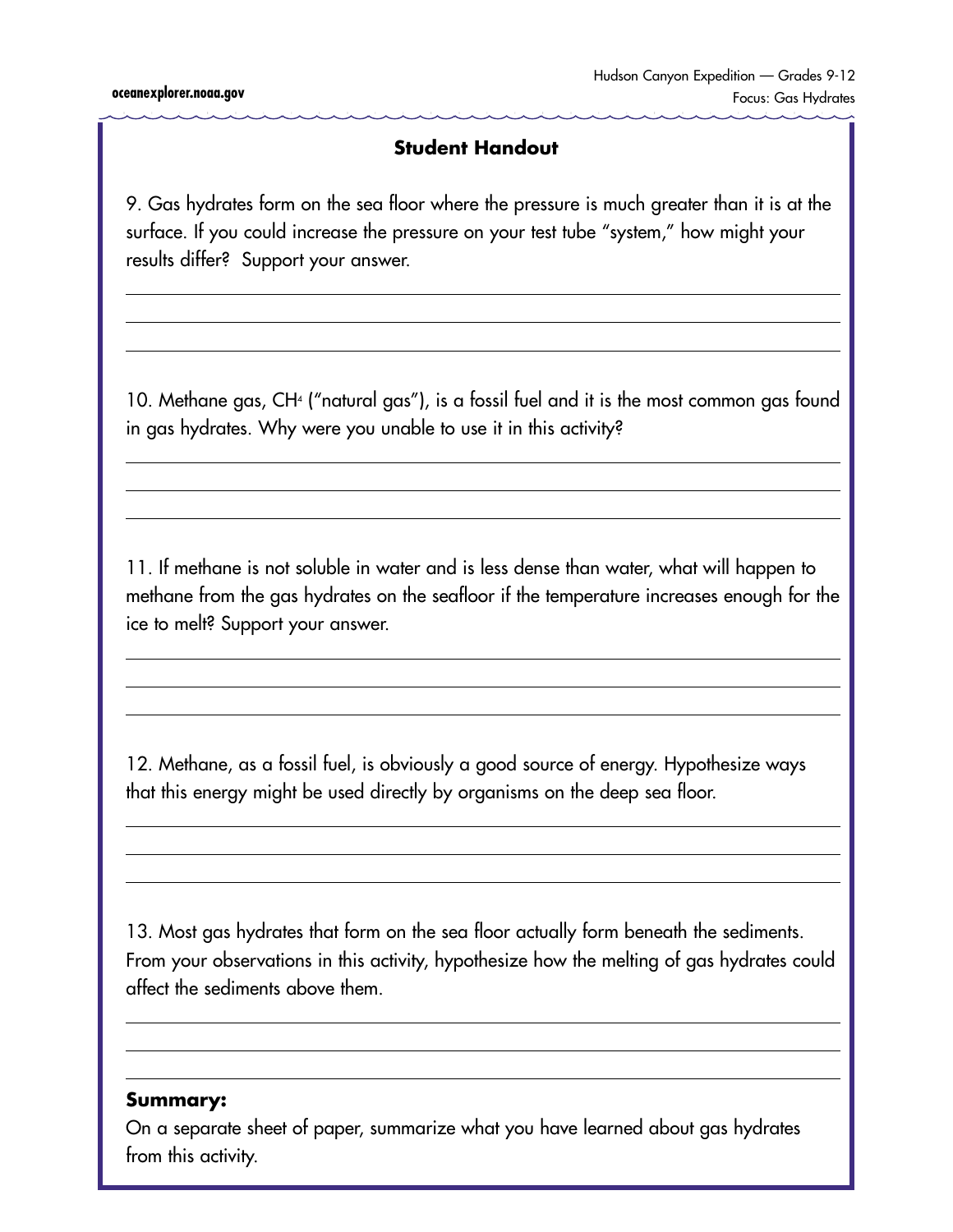## **Student Handout Gas Hydrates Web-Quest**

### **Procedure:**

You are a part of the Hudson Canyon Cruise scientific team that will be investigating gas hydrates on the seafloor of the Hudson River Canyon and Blake Ridge. Before devising a research plan and designing equipment to obtain your samples, you must first learn as much as possible about gas hydrates and their importance in the biology, ecology, and geology of the ocean floor. Remember that much of the Hudson River Canyon and Blake Ridge have not been explored before by manned submersibles, and that you (as the scientists) may discover new information about gas hydrates and the communities that they support. You may even discover new species of organisms. This Web-Quest activity is designed to provide only an overview of gas hydrates, their formation, and their significance in these areas of the ocean floor being explored. Although much of the information can be found on one site, you are encouraged to visit all sites since each site has its own strengths and focuses. Numbers in () after each question indicate the number of the site from the list below:

### **Web Sites:**

- 1. <www.hydrate.org>
- 2. <http://woodshole.er.usgs.gov/project-pages/hydrates/>
- 3. <http://woodshole.er.usgs.gov/projectpages/hydrates/factsheets.html>
- 4. <www.nrlssc.navy.mil/~hydrates/index.htm>
- 5. [www.bio.psu.edu/people/faculty/fisher/cold\\_seeps/](www.bio.psu.edu/people/faculty/fisher/cold_seeps/)
- 6. [www.oceanexplorer.noaa.gov](www.oceanexplorer.noaa.gov )
- 1. What is a gas hydrate (or methane hydrate)? (1, 2, 6)
- 2. Describe its structure (try to draw a model of its structure). (1)
- 3. Under what conditions do they form? (1, 2)
- 4. Where are methane hydrates found, in general? (1, 2, 4, 6)
- 5. There are two different processes by which the methane gas found within the hydrates forms. Describe them. (1, 2)
- 6. What must be present for biogenic methane to form? (1)
- 7. How much methane gas can be obtained from one cubic centimeter of methane hydrate? (Remember that the gas in the hydrate is compressed by pressure of the deep ocean and it is at a colder temperature. It will take up more space at the surface of the ocean.) (1)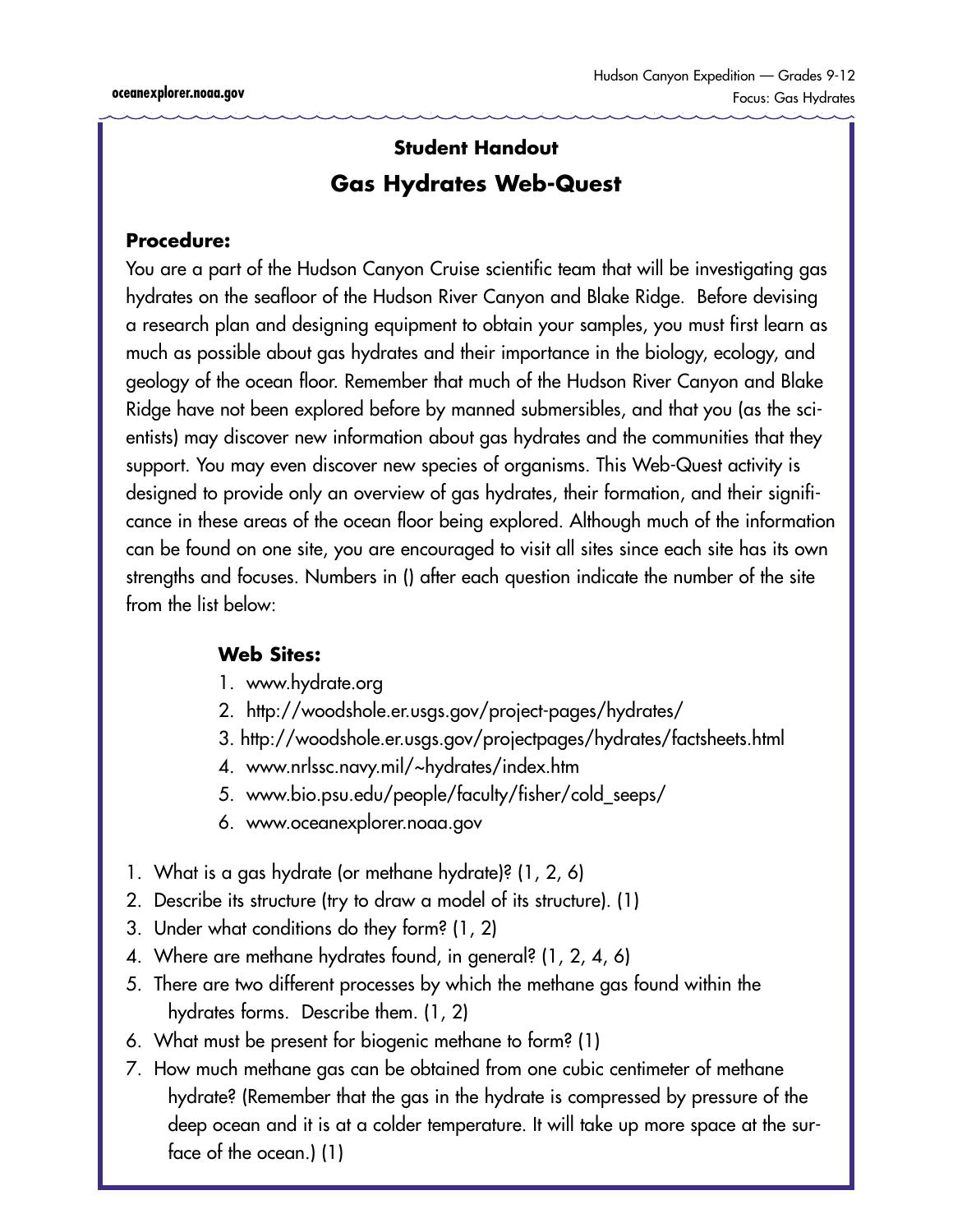- 8. How are gas hydrate deposits located and what technology is used to collect the samples? (1, 2, 4)
- 9. What does BSR stand for? Describe the BSR. How does it "distort" the scientists' view of the seafloor? (1, 2)
- 10. What problems are associated with getting samples of gas hydrates to the surface ship? (1)
- 11. Why is it important to study gas hydrates? (At least 3 reasons) (2, 4)
- 12. Looking at a map of worldwide distribution of known methane hydrate reserves, why is the US interested in explorations to learn more about these resources? (4)
- 13. From a Navy perspective, why is knowledge about methane hydrates important? (4)
- 14. How are gas hydrates related to or connected to biology? (1, 5, 6)
- 15. What role do chemosynthetic bacteria play in the communities that form where methane seeps up through the ocean floor? (5, 6)
- 16. Describe the community that forms around the methane seeps on the sea floor. Go to site 5 and take the Tour of animals/ecosystem in the Gulf of Mexico.
- 17. How could the knowledge of these communities be useful to scientists seeking to discover new reserves of methane hydrates on the ocean floor?
- 18. Methane, along with carbon dioxide, has been related to the Greenhouse Effect.  $(1, 2, 6)$
- 19. What are some ways that methane is released into the atmosphere?
- 20. How do methane and carbon dioxide affect climate?
- 21. Why is methane of such great concern in the global warming picture?
- 22. What amount of methane do scientists predict is available from gas hydrates compared with other sources of fossil fuels? (Sources such as petroleum and nonhydrate natural gas) (1, 2, 3)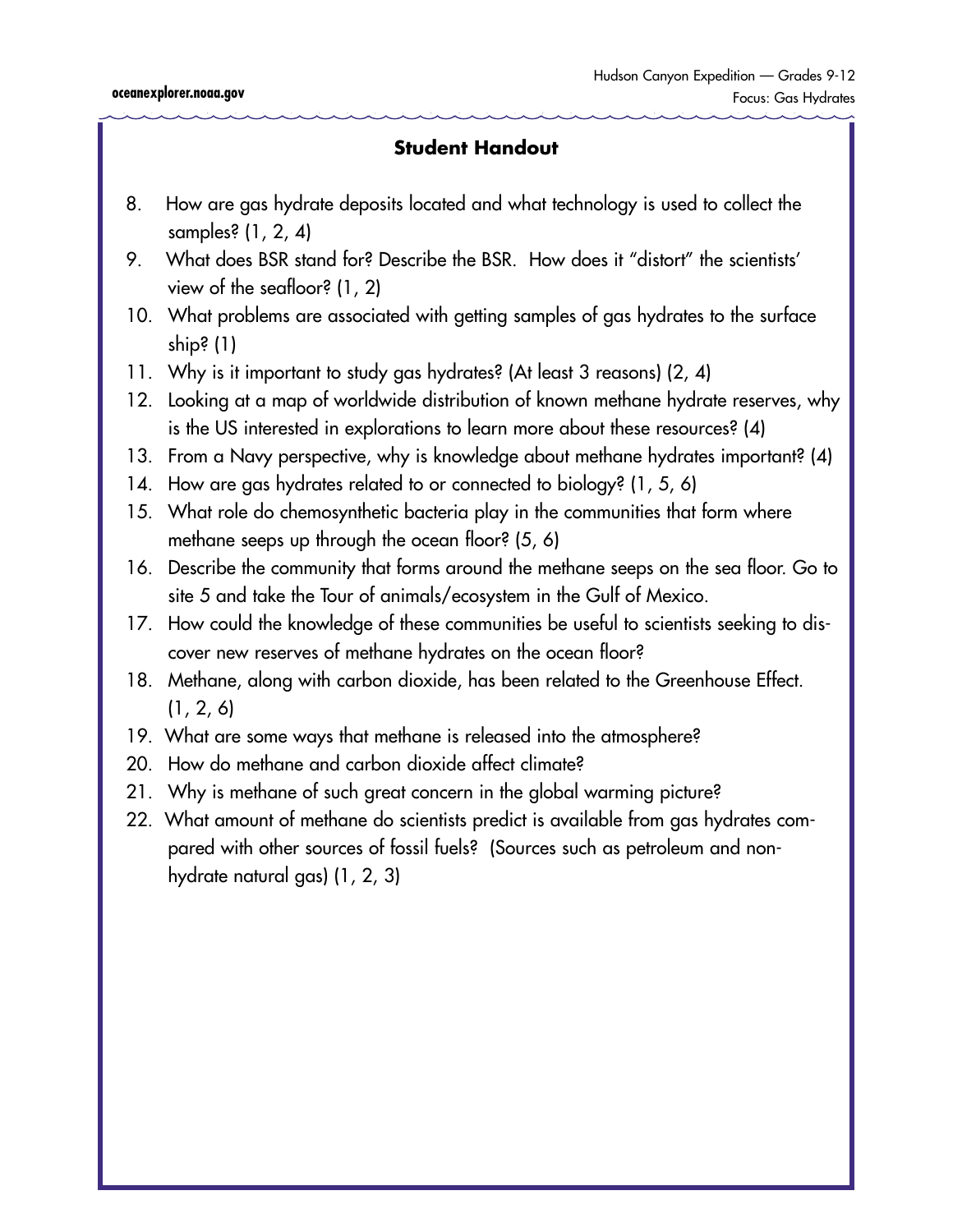### **Hudson Canyon Expedition Internet Connection:**

- Go to <www.oceanexplorer.noaa.gov>and find the Hudson Canyon Cruise pages. Scientists will be studying gas hydrates and seep communities in the Hudson Bay Canyon. Scientists will be studying gas hydrates in core samples of sediments and will also study the assemblages of organisms found at sites where methane seeps form the basis of chemosynthetic communities. Scientists will be posting information on organisms found at these sites, many of which may never have been seen before.
- 1. Find out more about the specific scientists working with gas hydrates and the communities. Check out the site information and choose one scientist who is concentrating on these areas and write a short biography. If you could ask this scientist one question about his/her research, what would your question be?
- 2. From information on the web site, determine how core samples are taken to obtain gas hydrates.
- 3. Beginning with Hudson Bay Canyon, keep a log of new information posted on the website about hydrates or cold seep communities and organisms discovered or documented.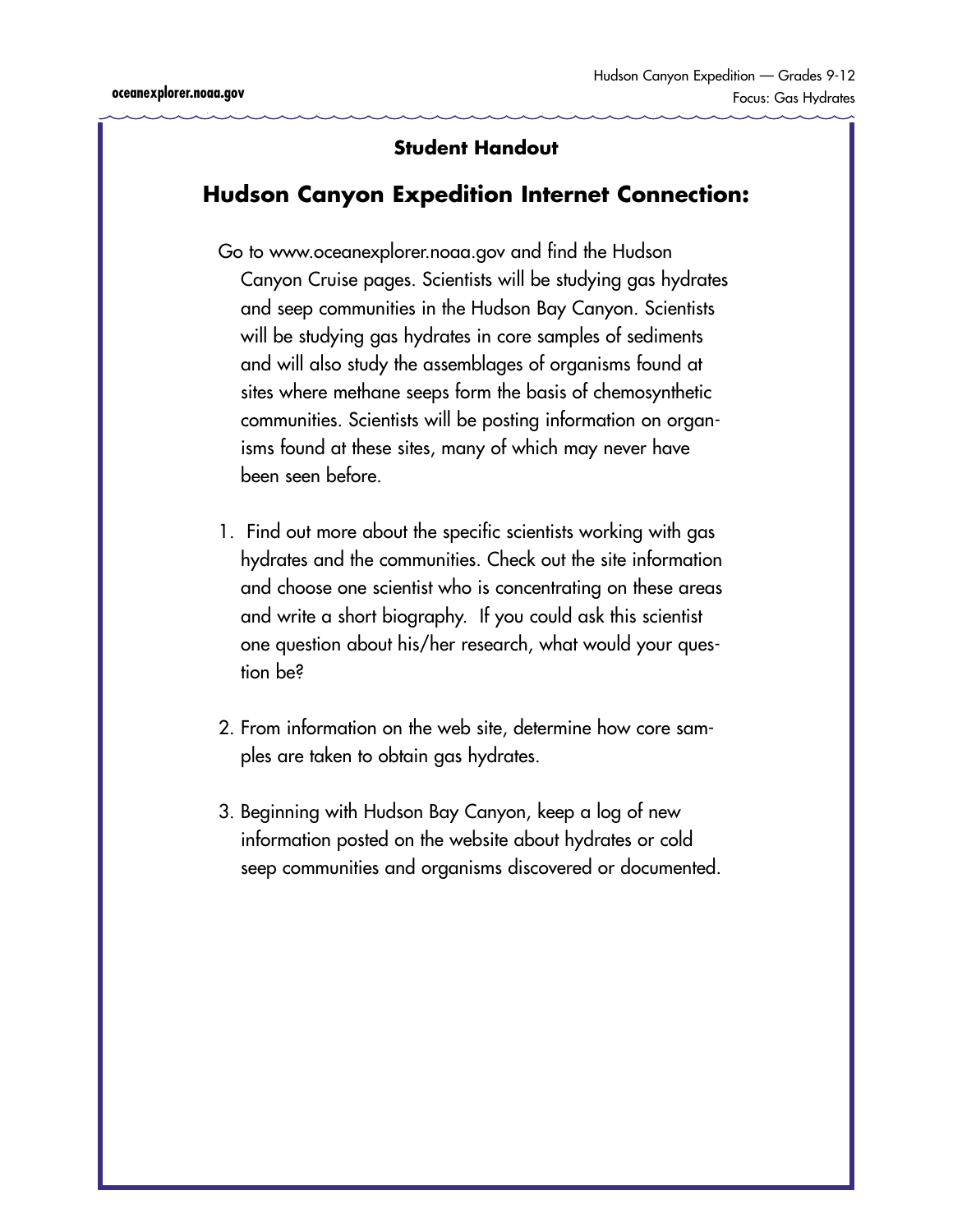### **Teacher's Answer Page Student Handoute Handoute Handoute Handoute Handoute Handoute Handoute Handoute Handoute**

### **Gas Hydrates Web-Quest**

Web Sites:

 <www.hydrate.org> <http://woodshole.er.usgs.gov/project-pages/hydrates/why.html> <http://woodshole.er.usgs.gov/project-pages/hydrates/factsheets.html> <www.nrlssc.navy.mil/~hydrates/index.htm> [www.bio.psu.edu/people/faculty/fisher/cold\\_seeps/](www.bio.psu.edu/people/faculty/fisher/cold_seeps/) <www.oceanexplorer.noaa.gov>

- 1. What is a gas hydrate (or methane hydrate)? A type of natural formation that contains large amounts of methane and water in the form of ice; cages of water molecules that surround and trap methane
- 2. Describe its structure (try to draw a model of its structure). See diagram on site 1 (Chemistry Section)
- 3. Under what conditions do they form? Moderate pressure like that at 300m depth and low temperatures (but above freezing point of water); like those that exist on the sea floor between 300-500m
- 4. Where are methane hydrates found, in general? In sediments at ocean depths of 300-500m and in permafrost in high latitudes
- 5. There are two different processes by which the methane gas found within the hydrates forms. Describe them. Organic (biogenic) by bacterial decomposition of organic matter and thermogenic (venting) where natural gases are found in the Earth
- 6. What must be present for biogenic methane to form? Large, rapidly-accumulated dead organic material
- 7. How much methane gas can be obtained from one cubic centimeter of methane hydrate? (Remember that the gas in the hydrate is compressed by pressure of the deep ocean and it is at a colder temperature. It will take up more space at the surface of the ocean.) About 160 cubic cm of methane
- 8. How are gas hydrate deposits located and what technology is used to collect the samples? Seismic (sound/acoustic reflection), core samples of the ocean sediments and by looking for chemosynthetic communities
- 9. What does BSR stand for? Describe the BSR. How does it "distort" the scientist's view of the seafloor. Bottom Simulating Reflector; it "simulates" the bottom but is actually the bottom of the hydrate deposit.
- 10. What problems are associated with getting samples of gas hydrates to the surface ship? How was the problem solved? Samples with gas deteriorate before they get to the surface; the gas bubbles out as the temperatures decrease; pressurized containers that seal immediately after the sample is taken
- 11. Why is it important to study gas hydrates? (at least 3 reasons) Large amount of methane as a future energy source; a source of atmospheric methane that affects global climate (Greenhouse Effect); affects sediment stability